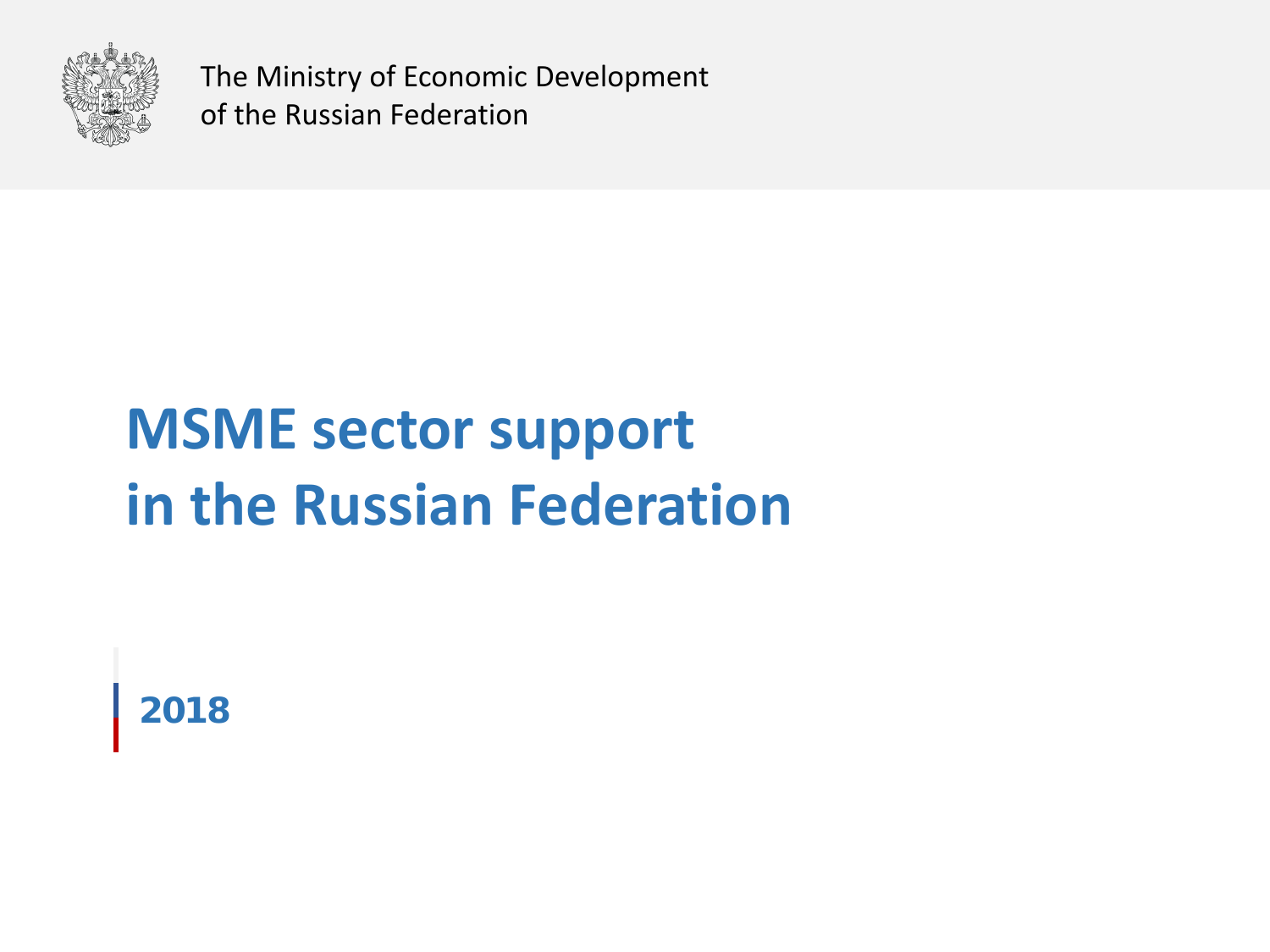#### **MSME Sector and the WTO**



## MSMEs = backbone and driving force of any developed economic system





Still most types of MSMEs support remain in the

grey zone of the WTO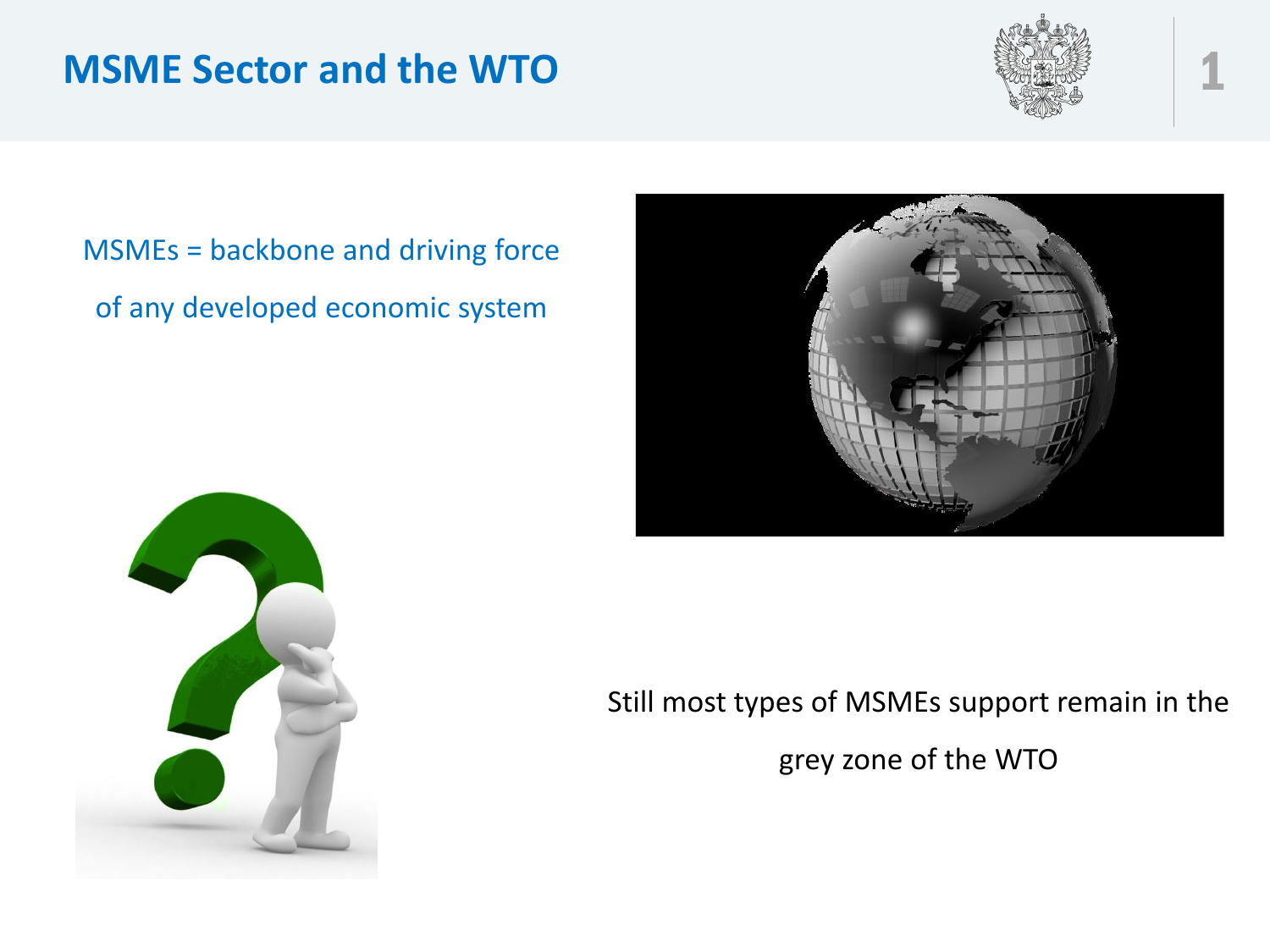#### **Russia's MSME Sector** 2



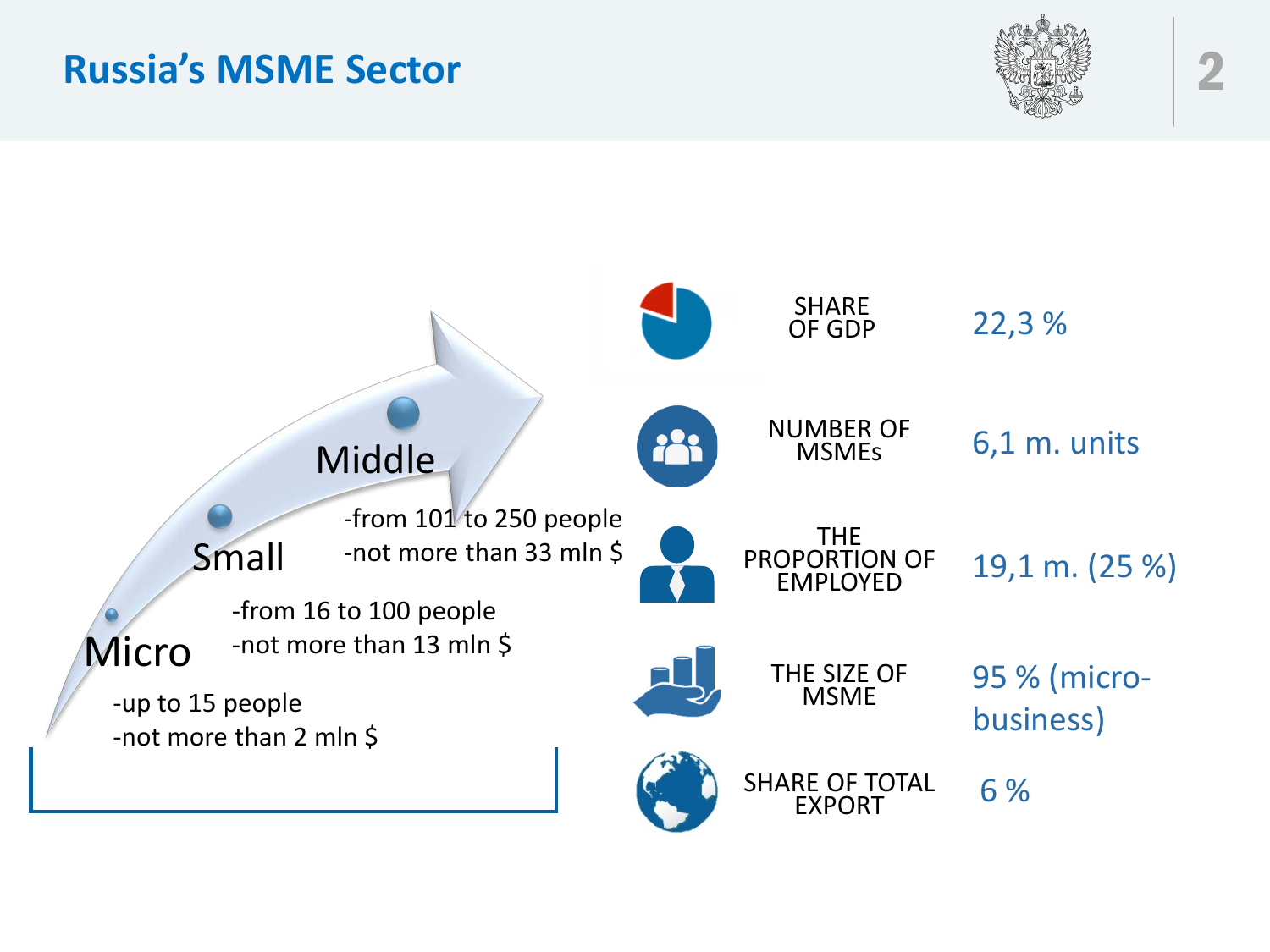# **Mission and Aim of the Strategy 2030**





#### **MISSION**

**AIM**

- Innovative development and high rate of technological renovation
- Social development, high employment rate and high life quality
- Sectoral development
- Result: stable and competitive economy



- Increase of MSMEs' turnover by 2.5 times (up to 1.6 billion  $\zeta$ )
- Double the turnover per employee (up to 71 K \$)
- Increase of the manufacturing industry share in total MSME sector turnover from 11.8% to 20% (up to 322.1 mln \$ in 2030)
- Increase of the employment rate from 25% to 35% of total employed (up to 25 mln in 2030)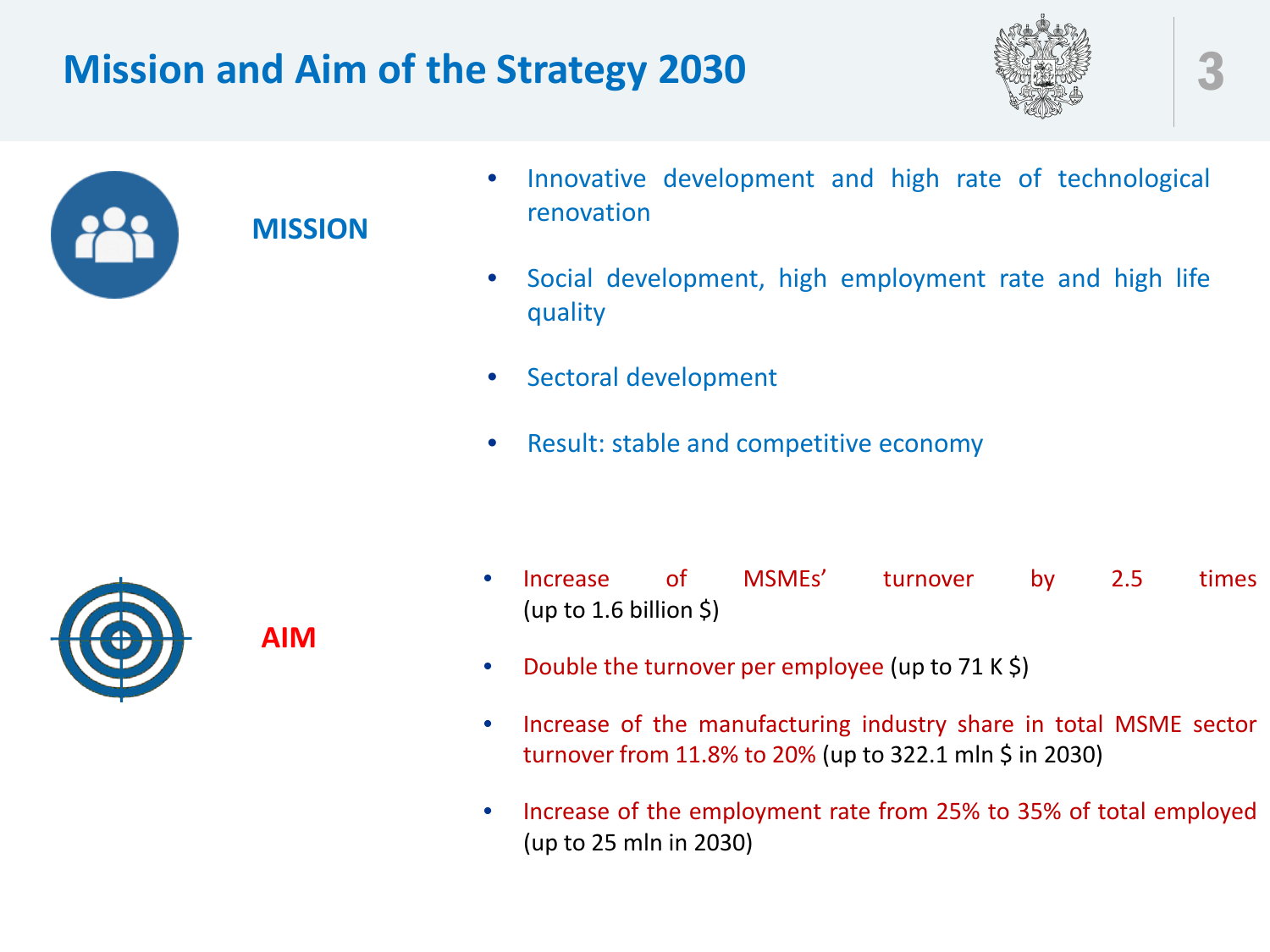

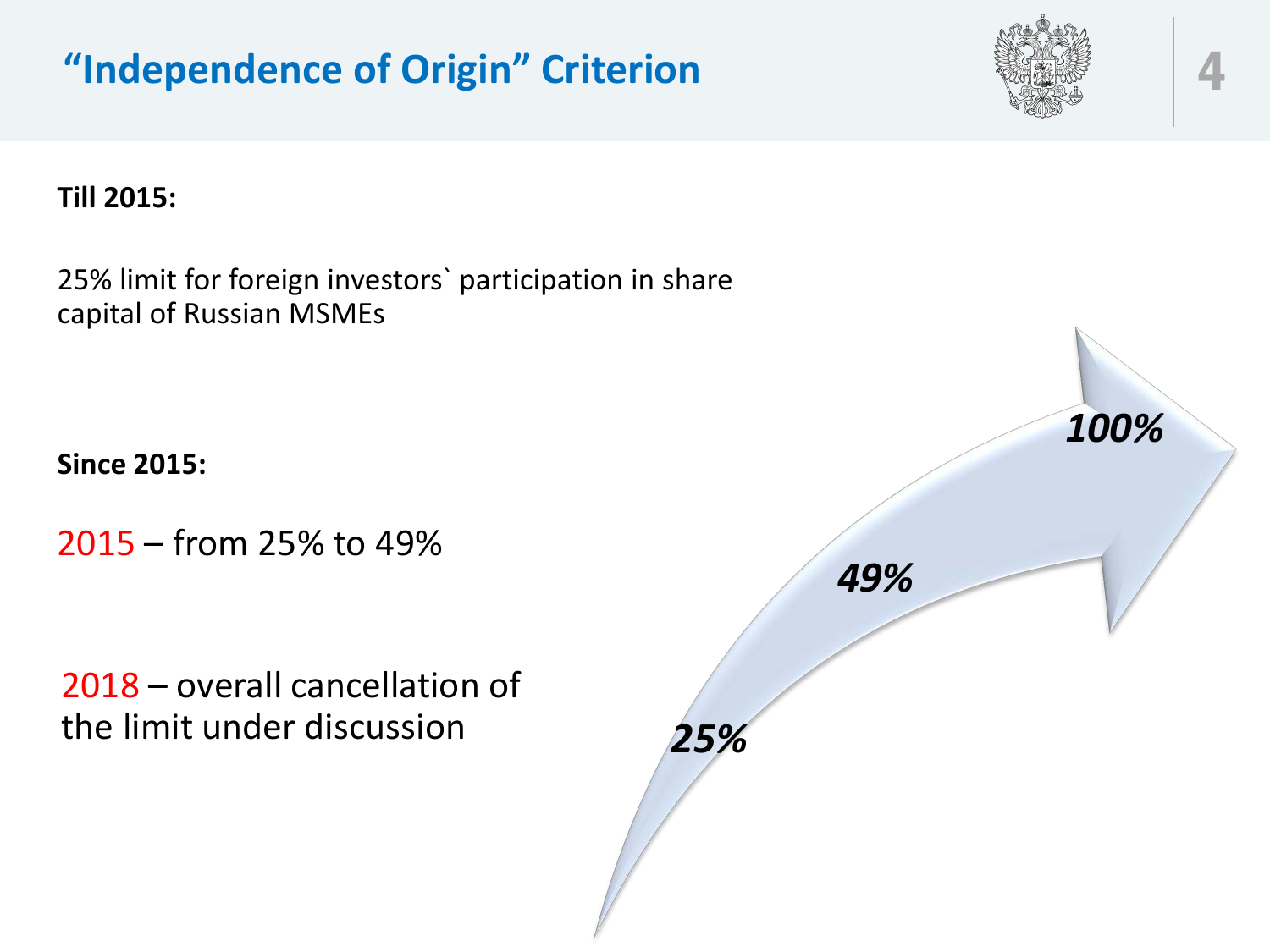### **Special Credit Program for MSMEs**



- Rate of annual interest for MSMEs does not exceed 6,5%
- Credits at preferential rate are allocated to MSMEs operating in priority areas, defined by the Government, including agriculture, construction, manufacturing
- Annual interest rate in 2018 is 6,5% for small companies
- Volume of subsidized interest rate for small companies is 3,5%, for medium companies – 3.1%
- Purposes of preferential credits working capital facility and investment
- **Period of the working capital facility credit not more than 10 years, investment** credit – not more than 3 years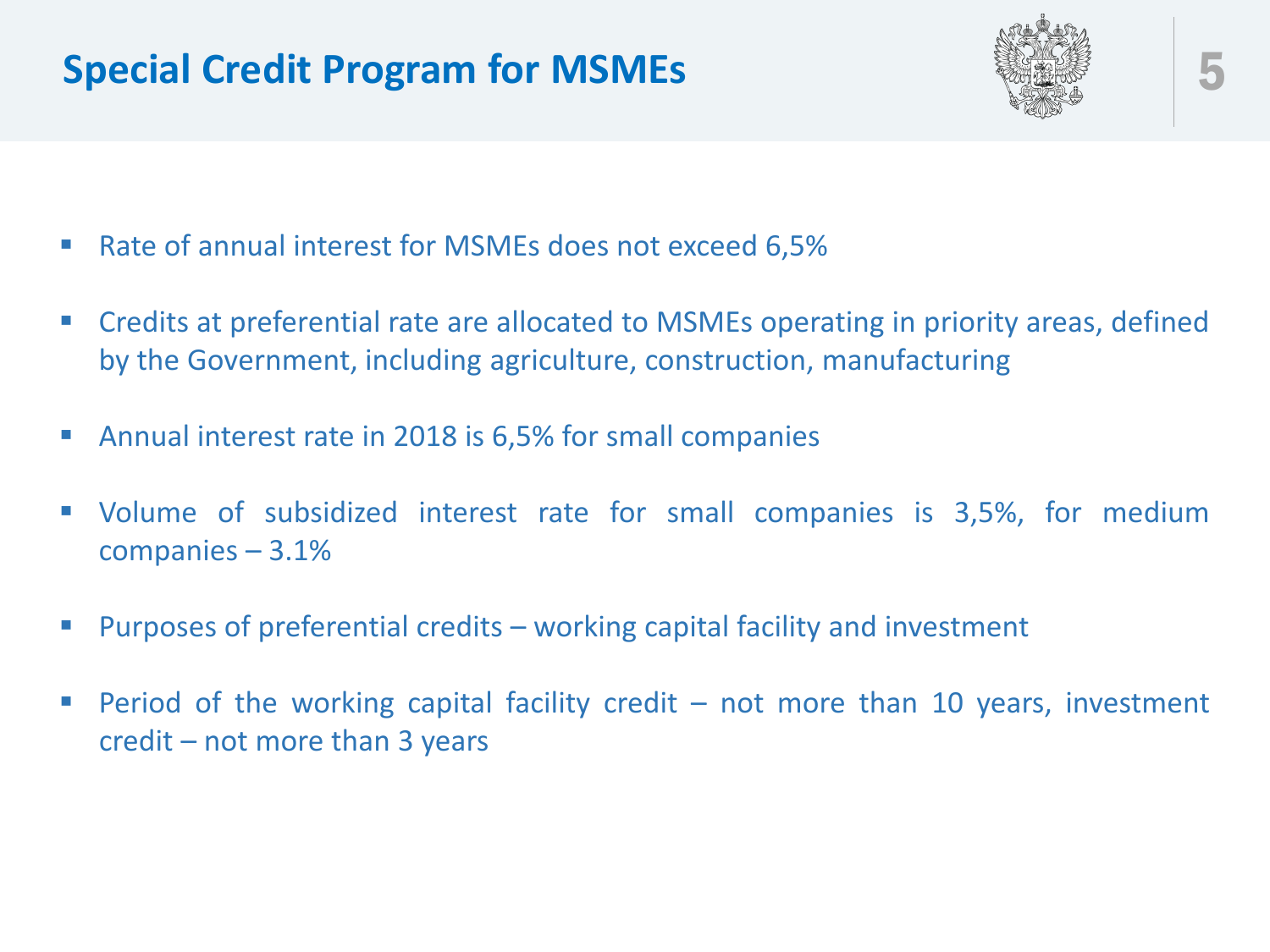





Ministry for Economic Development of the Russian Federation and regional ministries

700 business support units all over the country

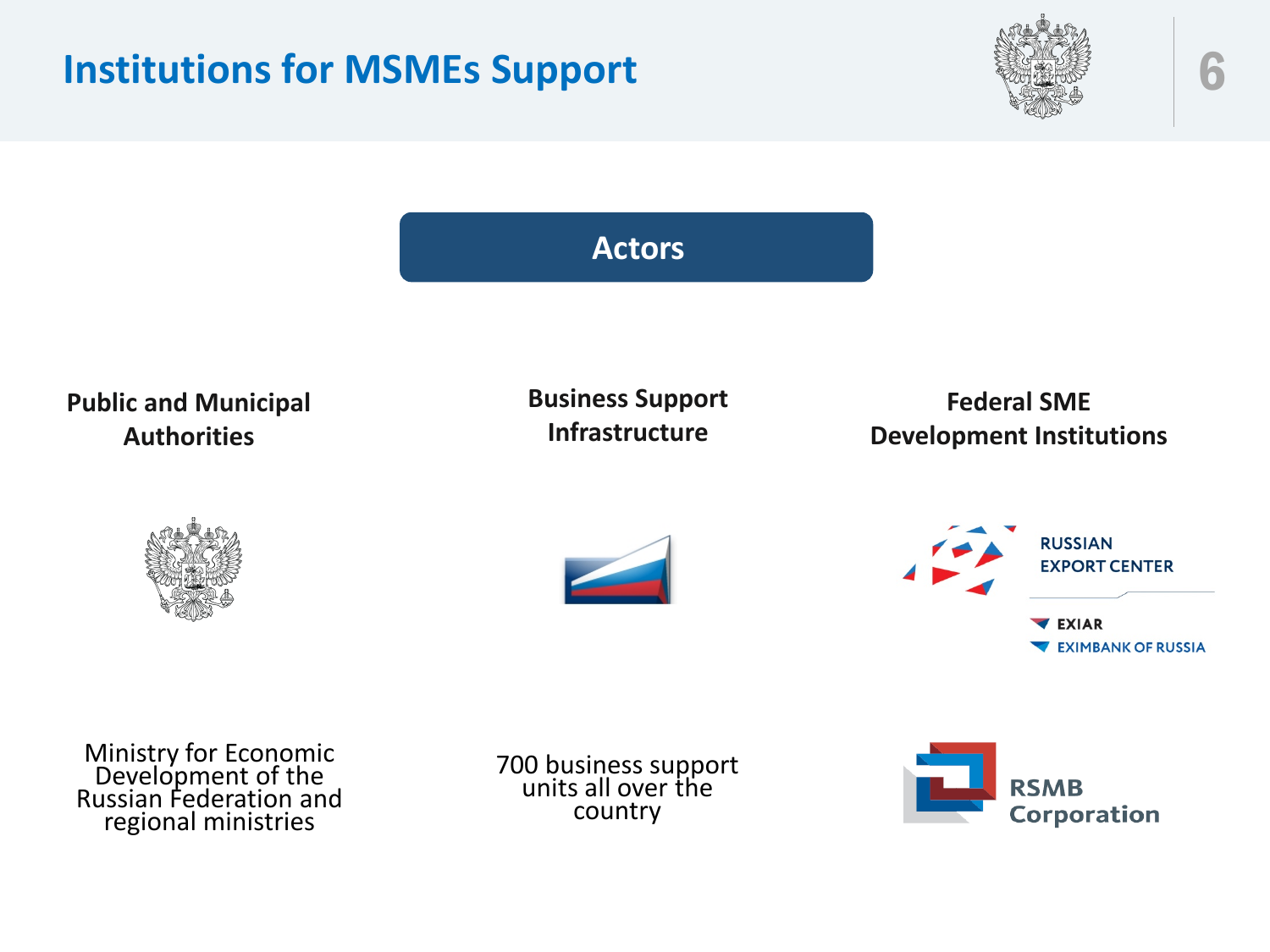# **"One-stop shop" service for SMEs** 7





- Comfortable and client-oriented infrastructure
- **Both paid and free services**
- Consultancy support
- Both financial and non-financial services
- **Provision of related services**
- Call-center support

Running Business

Promoting Business



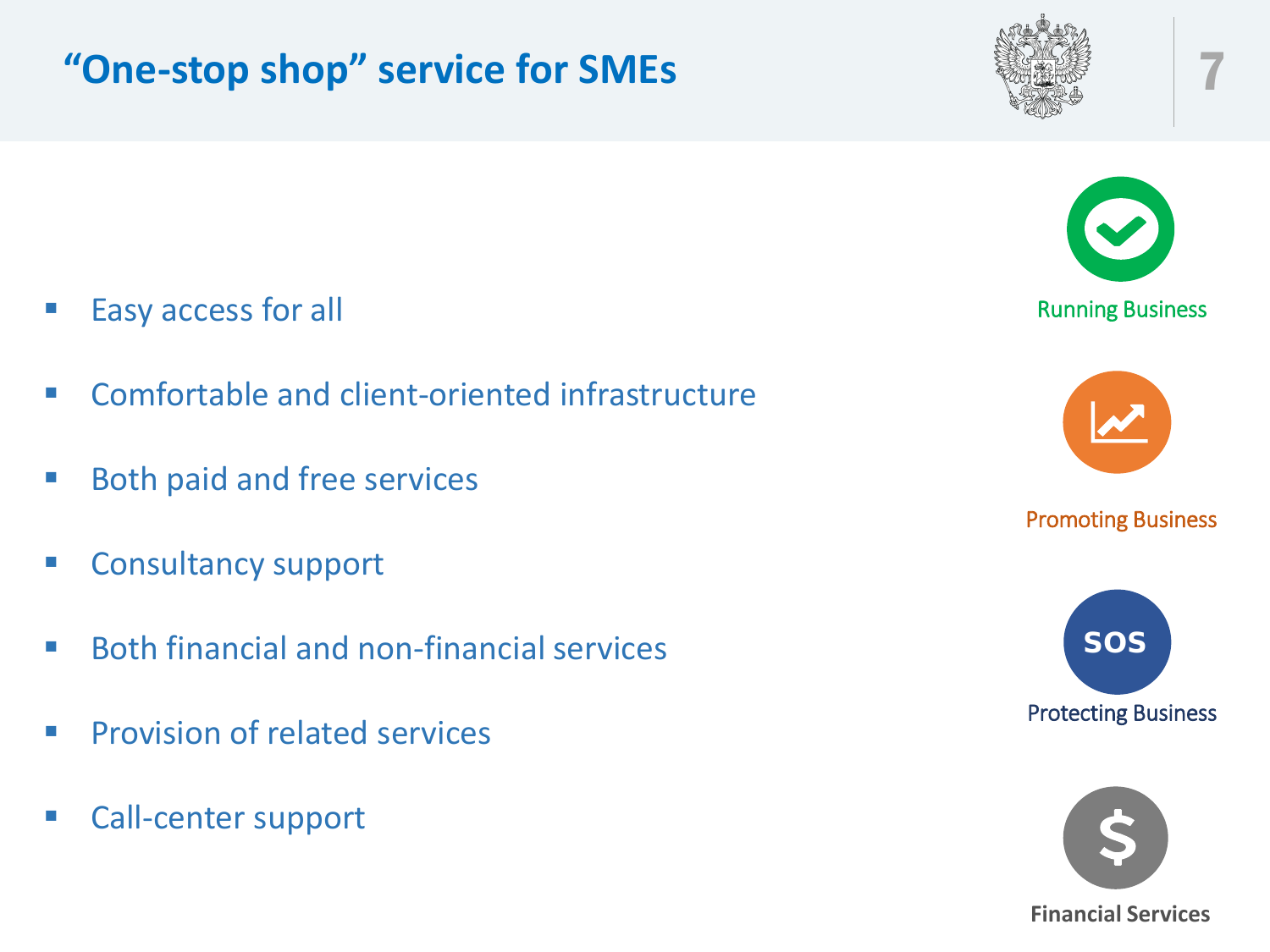### **Educational Support Mechanism**









Branching educational scenarios Calendar of events Apps for cell-phones





Functionality of a corporate on-line university



Business tracks Ranking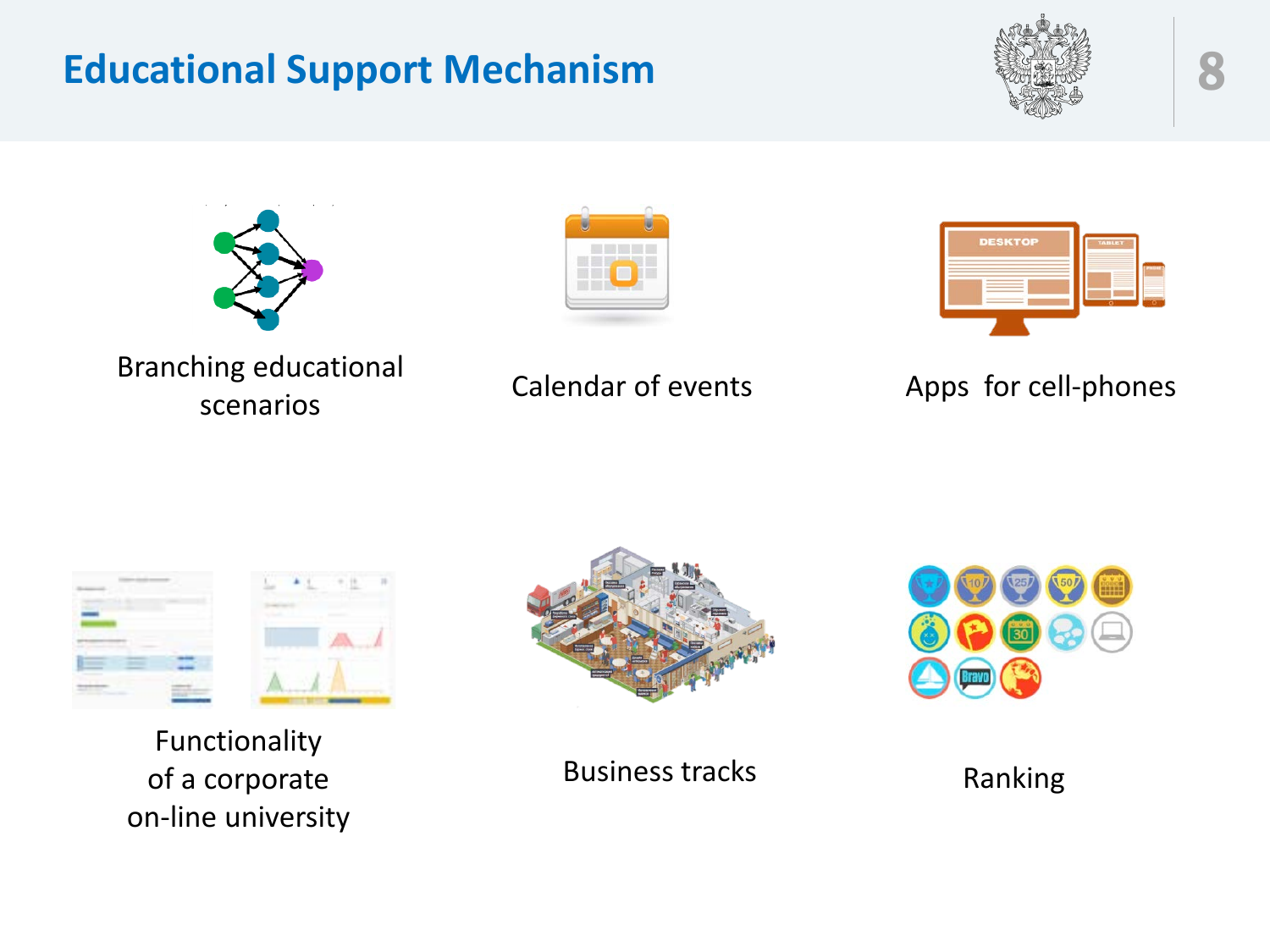### **Eliminating Barriers for Business**



**Exclusion of excessive requirements for MSMEs classification** 

- "Caution instead of penalty" approach implemented
- Tax holidays (first two years) are granted
- **Preferential conditions for rent and purchase of premises**
- Simplification of administrative procedures, including business registration and review procedures